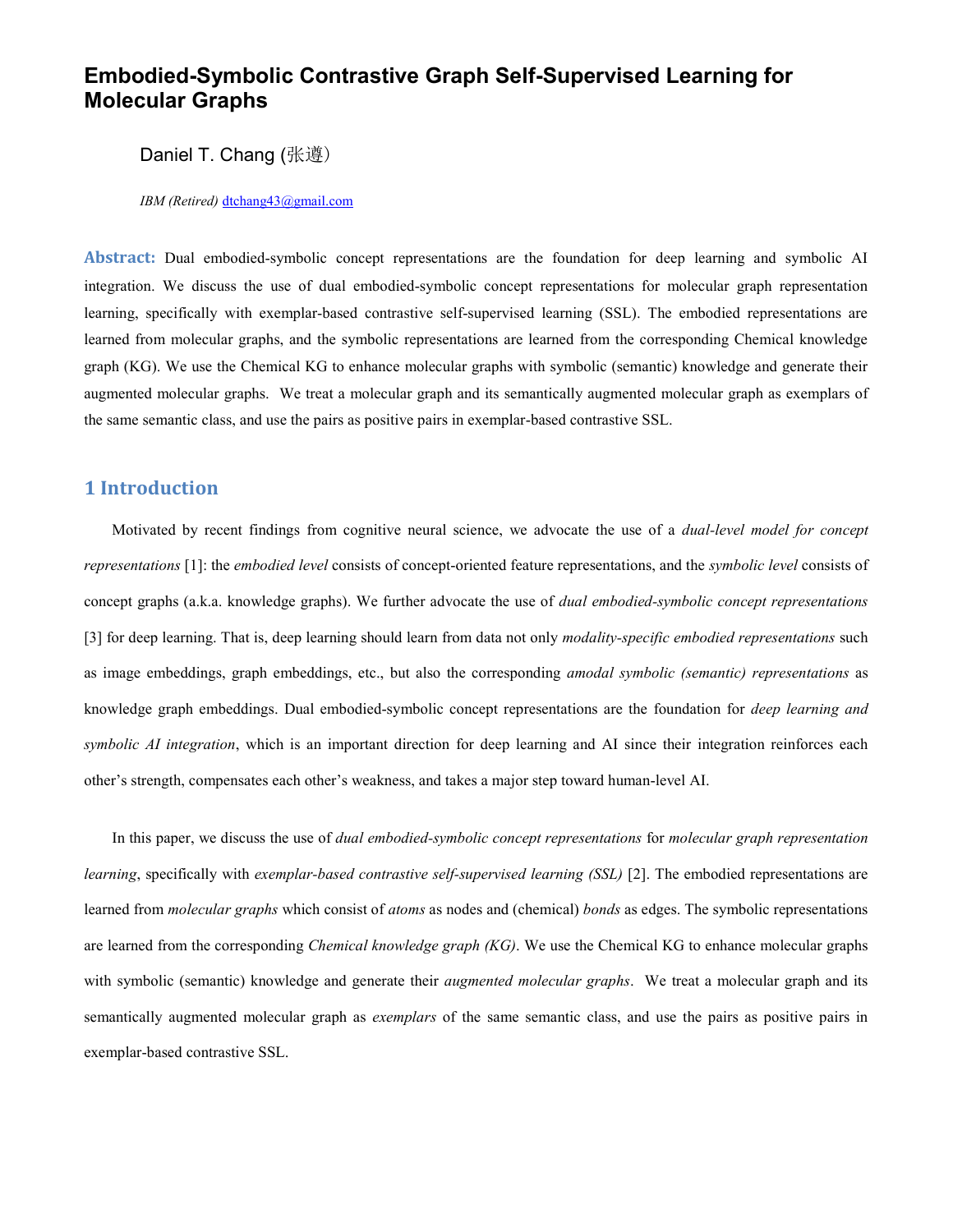DGL [4], DGL-LifeSci [5] and DGL-KE [6] are new open-source Python packages for deep graph learning, for deep graph learning in life sciences (particularly, molecular science), and for efficient generation of knowledge graph embeddings, respectively. They greatly facilitate the use of dual embodied-symbolic concept representations for molecular graph representation learning. We provide a brief review of each as background information.

Graph SSL [7] applies SSL methods to graphs. By training the graph neural network (GNN) model to solve welldesigned pretext tasks from unlabeled data, Graph SSL helps the GNN model learn more generalized representations so it can achieve better performance on downstream tasks. Graphs have rich underlying *structural and attributive information* from which various pretext tasks can be designed. Furthermore, graphs are usually formed by domain-specific rules. Thus, *domain* (symbolic) knowledge can be incorporated into the design of pretext tasks and learning process. The learning strategies for Graph SSL can be divided into three categories: Pre-training and Fine-tuning (P&F), Joint Learning (JL), and (selfsupervised) Graph Representation Learning (GRL); whereas Graph SSL methods can be divided into three learning approaches: *contrastive, generative*, and *predictive*. We focus on the GRL strategy and the *contrastive learning approach*, in accordance with our focus on concept representation learning and our approach on contrastive SSL discussed in [1-2].

For molecular graphs, the associated domain (symbolic) knowledge is represented in *Chemical knowledge graph (KG)*. We focus on two fundamental kinds of Chemical KG: Chemical Element KG and Functional Group KG. They provide essential knowledge on physical chemical properties and chemical biological functions, respectively, of molecular graphs. The Chemical Element KG [10] provides atom (node)-level knowledge on physical chemical properties of molecular graphs. It is based on Periodic Table of Elements and describes *associations between atoms* that are not directly connected by bonds (edges) but related in fundamental physical chemical properties. The Functional Group KG [11-12] provides functional group (subgraph)-level knowledge on chemical biological functions of molecular graphs. Functional Groups are the substituent atoms or groups of atoms that are attached to specific molecules. They are responsible for the *chemical reactions* that the molecule they are attached to participate in.

The design of the contrastive learning approach to Graph SSL generally consists of three main modules: (1) graph augmentation, (2) pretext task, and (3) contrastive objective. Embodied-symbolic contrastive Graph SSL leverages background (domain) knowledge by using (1) knowledge-enhanced (i.e., embodied-symbolic fused [3]) graph augmentation and (2) graph representation learning as pretext task. KCL (Knowledge-enhanced Contrastive Learning) [10] is a framework that can be used for embodied-symbolic contrastive Graph SSL. It provides three modules: knowledge-guided graph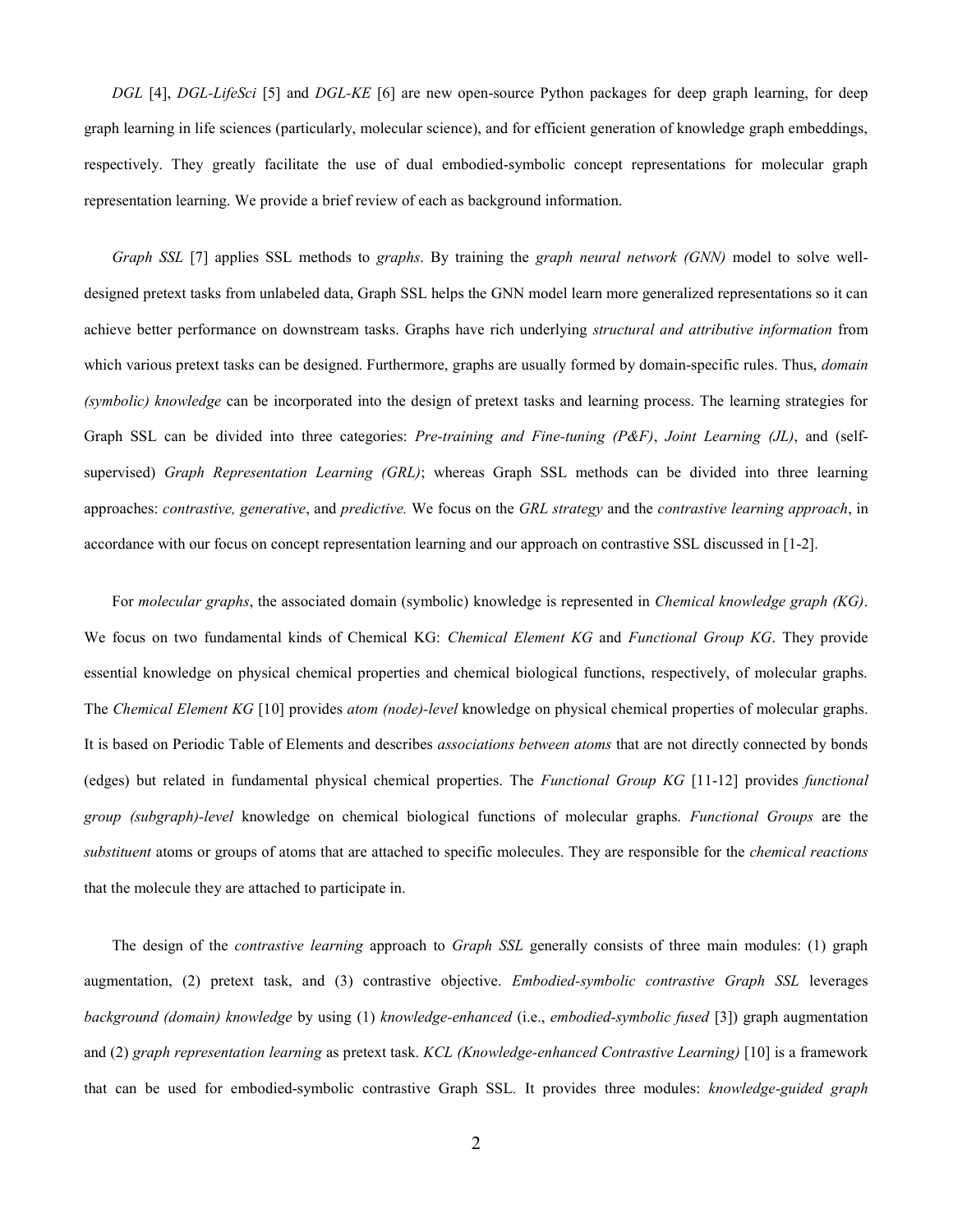augmentation, knowledge-aware graph representation, and contrastive objective. Knowledge-guided graph augmentation and encoding is core to the framework and domain specific, e.g., when applying the framework to molecular graphs. We discuss two fundamental kinds of knowledge-guided molecular graph augmentation and encoding based on, respectively, Chemical Element KG and Functional Group KG.

### 2 Background Information

#### 2.1 DGL

Deep Graph Library (DGL) [4] is an open-source Python package designed specifically for deep graph learning (i.e., deep learning on graphs). It provides optimized implementations of well-known graph neural network (GNN) models, including graph convolutional network (GCN), relational GCN (R-GCN), graph attention network (GAT), and various message passing neural networks (MPNNs),. The different GNN models are unified by the *message passing paradigm*. When applying GNN models, there are two phases: a message passing phase and a readout phase. The *message passing phase* updates node representations simultaneously across the entire graph and consists of multiple iterations of message passing. The *readout phase* computes a representation for the entire graph. DGL graphs can be created from *NetworkX* graphs.

#### 2.2 DGL-LifeSci

DGL-LifeSci [5] is an open-source Python toolkit for *deep graph learning* in *life sciences* (particularly, molecular science), based on DGL, PyTorch and RDKit. It allows GNN-based modeling of *molecular graph* data for prediction and generation tasks. DGL-LifeSci provides optimized modules for various stages of the molecular graph modeling pipeline. It provides high-quality and robust implementations of seven models for molecular property prediction (including GCN, MPNN, GAT, AttentiveFP and Weave), one model for *molecule generation*, and one model for *chemical reaction prediction*. DGL-LifeSci contains *four components*: (i) programming APIs to develop custom molecular graph modeling pipelines and models; (ii) a set of pretrained models that can either be fine-tuned or directly used; (iii) a set of built-in datasets for quick experimentation; and (iv) a set of ready-to-run scripts for training and prediction.

DGL-LifeSci provides built-in support for constructing *three kinds of graphs for molecules*: molecular graphs, distancebased graphs, and complete graphs. In all of these graphs, each node corresponds to an atom in a molecule. In a molecular graph, the edges correspond to *chemical bonds*. For graph featurization, it allows initializing various node and edge features from atom and bond descriptors.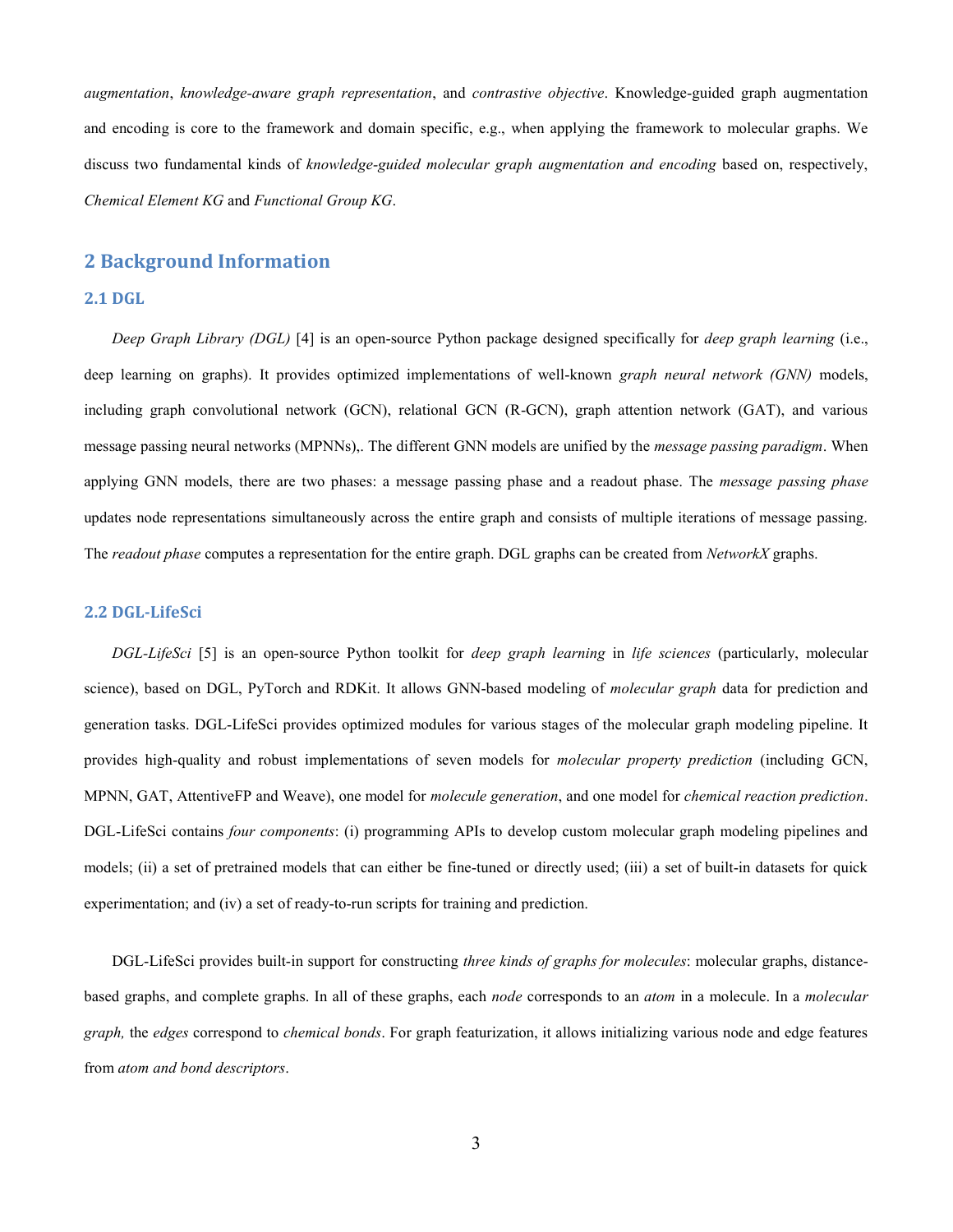#### 2.3 DGL-KE

DGL-KE [6] is an open-source Python package for efficient generation of knowledge graph embeddings (KGEs). It is implemented with Python on top of DGL along with a C++-based distributed key-value store. DGL-KE uses various optimizations to accelerate KGE generation on knowledge graphs with millions of nodes and billions of edges using multiprocessing, multi-GPU, and distributed parallelism. These optimizations are designed to increase data locality, reduce communication overhead, overlap computations with memory accesses, and achieve high operation efficiency.

KGE [3] is a widely adopted approach to knowledge graph  $(KG)$  representation in which entities and relations in a KG are embedded in low-dimensional continuous vector spaces. Most KGE models create a vector for each entity and each relation. In DGL-KE, a KG is viewed as a set of statements (facts) having the form of subject-predicate-object triples, using the notation  $(h, r, t)$  (head, relation, tail) to identify a statement. It uses the subject-predicate-object triples present in the KG to generate the vector representations, (h, r, t), for (head, relation, tail). DGL-KE supports three translational distance models (TransE, TransR, RotatE) and three semantic matching models (RESCAL, DistMul, ComplEx).

# 3 Graph Self-Supervised Learning

Most of the work on deep graph learning has focused on supervised learning, in which GNN models are trained by specific downstream tasks with abundant labeled data. However, labeled data are often limited, expensive, and inaccessible. Furthermore, supervised learning methods, with specific downstream tasks, are prone to over-fitting, poor generalization, and weak robustness.

Graph self-supervised learning (SSL) [7] aims to overcome the above limitations by applying SSL methods to graphs. The primary goal of SSL is to learn transferable knowledge from abundant unlabeled data with well-designed pretext tasks and then generalize the learned knowledge to downstream tasks. By training the GNN model to solve well-designed pretext tasks from unlabeled data, Graph SSL helps the GNN model learn more generalized representations so it can achieve better performance on downstream tasks. Graphs have rich underlying structural and attributive information, from which various pretext tasks can be designed. Furthermore, graphs are usually formed by domain-specific rules, e.g., bonds (edges) between atoms (nodes) in molecular graphs are defined by chemical bond theory. Thus, domain (symbolic) knowledge can be incorporated a priori into the design of pretext tasks and learning process.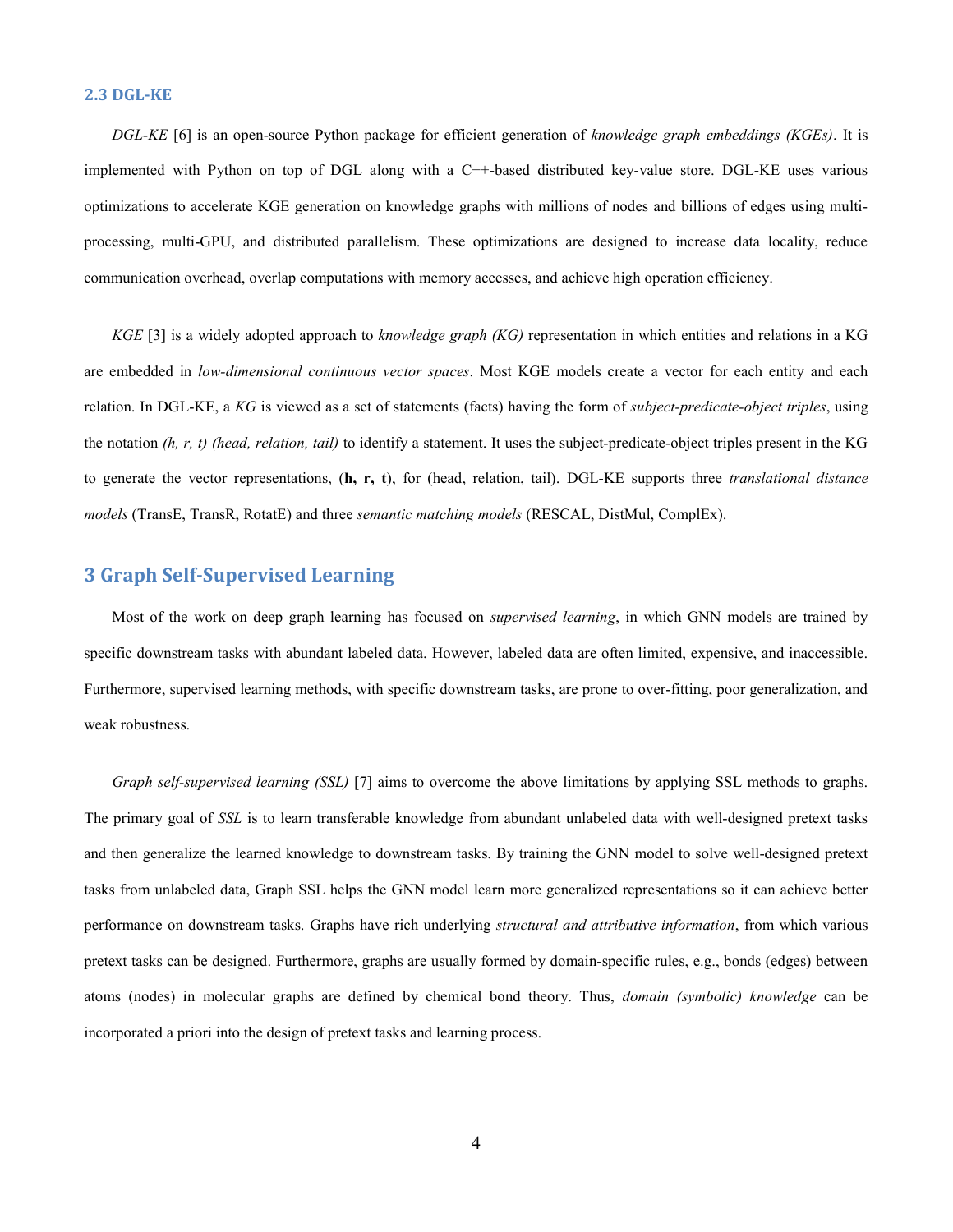The learning strategies for Graph SSL can be divided into three categories [7]: Pre-training and Fine-tuning (P&F), Joint Learning (JL), and (self-supervised) Graph Representation Learning (GRL). In all cases, GNNs are used as the backbone encoder. In the P&F strategy, the model is trained in a two-stage paradigm. At the pre-training stage, the encoder is pre-trained with the pretext tasks. At the fine-tuning stage, the pre-trained encoder is fine-tuned with a prediction head under the supervision of specific downstream tasks. In the JL strategy, the encoder is jointly trained with a prediction head under the supervision of pretext tasks and downstream tasks. Finally, in the GRL strategy, the model is also trained in a twostage paradigm, with the first stage similar to Pre-training. However, at the second stage, the model is trained on the frozen pre-trained encoder with a projection head trained on downstream tasks only.

Graph SSL methods can be divided into three learning approaches [7]: *contrastive, generative*, and *predictive*:

- In the *contrastive learning* approach, multiple views are usually generated for each sample instance through various graph augmentations. Two views generated from the same instance are usually considered as a positive pair, while two views generated from different instances are considered as a negative pair. The primary goal of contrastive learning is to maximize the agreement of two jointly sampled positive pairs against the agreement of two independently sampled negative pairs. The design of the contrastive learning usually consists of three main modules: (1) graph augmentation, (2) pretext task, and (3) contrastive objective.
- In the *generative learning* approach, the prediction head is called the *graph decoder*, which is used to perform graph reconstruction. There are two categories of methods: (1) graph autoencoder that performs reconstruction in a once-for-all manner; (2) graph autoregressive that iteratively performs reconstruction. The graph autoencoder is trained to reconstruct certain parts of the input graph data, e.g., the *adjacency matrix* which stores the graph structure information and the relations between nodes. This is the approach taken by Tiered Graph Autoencoders [8-9].
- In the predictive learning approach, self-generated informative labels from the data are used as supervision to perform prediction tasks. There are four categories of labels: (1) Node Property labels, e.g., node degree, (2) Context-based labels, e.g., the shortest path length between nodes, (3) Self-Training labels, e.g., cluster from a previous learning stage, and (4) Domain Knowledge-based labels, e.g., functional group for molecular graphs.

In this paper, for Graph SSL, we focus on the GRL strategy and the contrastive learning approach, in accordance with our focus on concept representation learning and our approach on contrastive SSL discussed in [1-2]. In particular, for the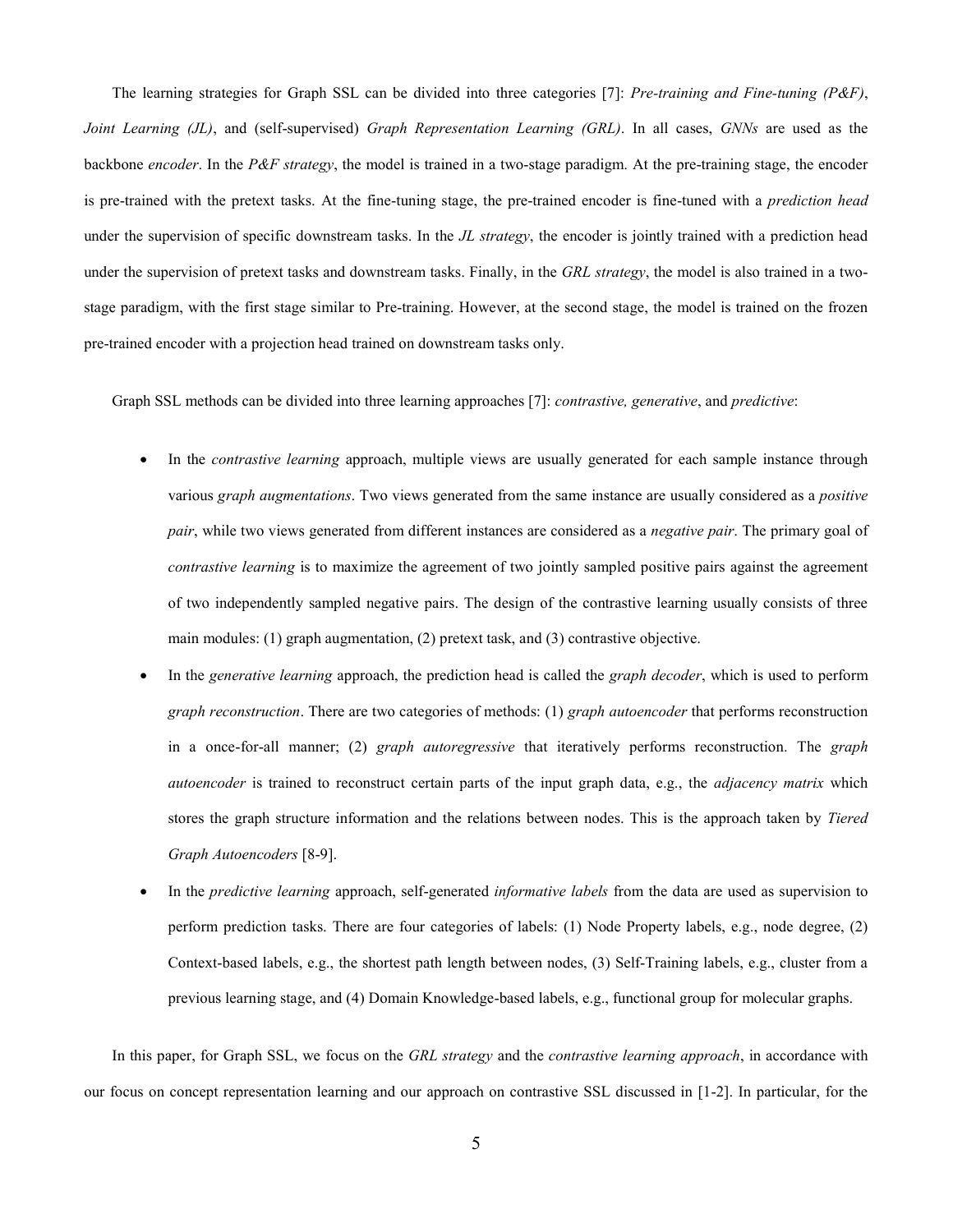contrastive learning approach, we focus on the exemplar-based approach [2] as it utilizes semantically-valid graph augmentation for the generation of positive pairs.

## 4 Chemical Knowledge Graphs

Chemical knowledge graph embeddings can be generated from Chemical knowledge graphs (KGs). We focus on two fundamental kinds of Chemical KG: Chemical Element KG and Functional Group KG. They provide essential knowledge on physical chemical properties and chemical biological functions, respectively, of molecular graphs.

#### 4.1 Chemical Element KG

The Chemical Element KG [10] provides atom (node)-level knowledge on physical chemical properties of molecular graphs. It is based on Periodic Table of Elements and describes associations between atoms that are not directly connected by bonds (edges) but related in fundamental physical chemical properties.

There are 108 elements in the Chemical Element KG. Each element contains 17 types of physical chemical properties, including family, metallicity, periodicity, state, weight, electronegativity, electron affinity, melting point, boiling point, ionization, radius, hardness, modulus, density, conductivity, heat, and abundance.

The statements (facts) in the Chemical Element KG are represented as *triples* in the form of *(property, relation, element)*, e.g., (Gas, isStateOf, Cl); For convenience of representation, continuous property values are discretized, resulting in a total of 107 property categories. There are 17 relation types, corresponding to the 17 types of physical chemical properties: isFamilyOf, isMetallicityOf, isPeriodOf, isStateOf, isWeightOf, isElectronegativityOf, isElectronAffinityOf, isMeltingPointOf, isBoilingPointOf, isIonizationOf, isRadiusOf, isHardnessOf, isModulusOf, isDensityOf, isConductivityOf, isHeatOf, and isAbundanceOf. In total, there are 1643 triples.

#### 4.2 Functional Group KG

The Functional Group KG provides functional group (subgraph)-level knowledge on chemical biological functions of molecular graphs. Functional Groups are the substituent atoms or groups of atoms that are attached to specific molecules. They are responsible for the chemical reactions that the molecule they are attached to participate in. Regardless of the molecule in which it is found, the same functional group will behave similarly and experience comparable chemical reactions. Thus, functional groups are the moieties which exhibit their own distinct features and properties independent of the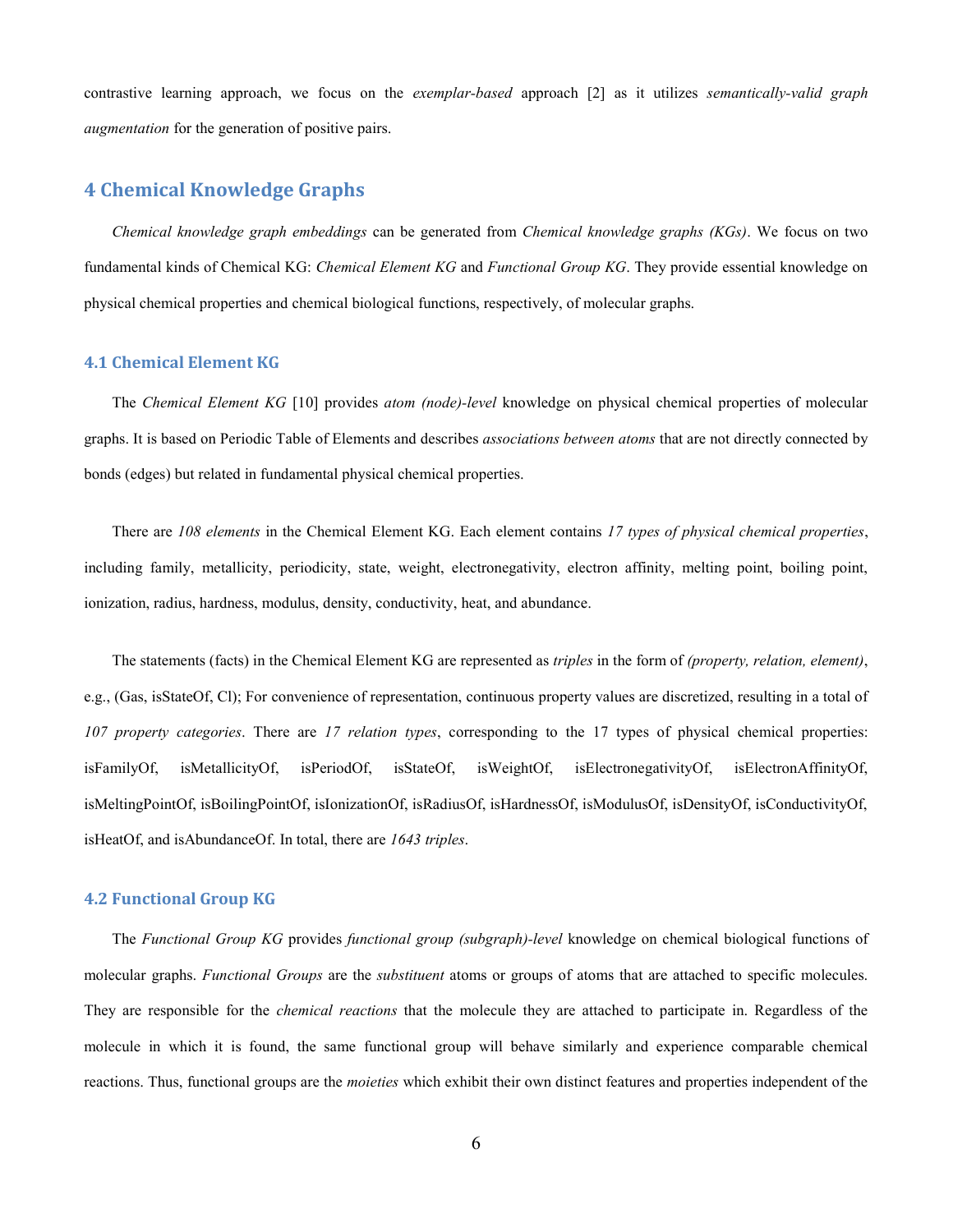molecule they are attached to. Covalent bonding links the atoms of functional groups and the functional group as a whole to the molecule.

The statements (facts) in the Functional Group KG [11-12] are represented as *relations*, specifically a collection of *logic* programs defining almost 100 relations for various *functional groups and rings* in a chemical compound (molecule with more than one type of chemical element), which for convenience are referred together as *moieties*. Functional groups are represented as functional group(CompoundID, Atoms, Length, Type) and rings represented as ring(CompoundID, RingID, Atoms, Length, Type). In addition, three higher level relations are defined to infer the presence of composite structures: has struc(CompoundId, Atoms, Length, Struc), fused(CompoundId, Struc1, Atoms1, Struc2, Atoms2), and connected(CompoundId, Struc1, Atoms1, Struc2, Atoms2).

The Functional Group KG consists of *multiple hierarchies*. The hierarchy available in functional groups and rings is shown in Fig. 3 and Fig. 4 of [12], respectively. The most specific types of moieties (a total of 77) are also listed in Table 1 of [11].

# 5 Embodied-Symbolic Contrastive Graph SSL for Molecular Graphs

Leveraging background knowledge in Graph SSL is important in many applications. For example, leveraging chemical knowledge (e.g., chemical elements, functional groups) in molecular graph representation learning is crucial for chemical property prediction, molecular binding prediction, and drug discovery.

As discusses in Section 3 Graph Self-Supervised Learning, the design of the *contrastive learning* approach to Graph SSL usually consists of three main modules: (1) graph augmentation, (2) pretext task, and (3) contrastive objective. Embodiedsymbolic contrastive Graph SSL leverages background knowledge by using (1) knowledge-enhanced (i.e., embodied-symbolic fused [3]) graph augmentation and (2) graph representation learning as pretext task.

KCL (Knowledge-enhanced Contrastive Learning) [10] is a framework that can be used for embodied-symbolic contrastive Graph SSL. It provides three modules:

The knowledge-guided graph augmentation module leverages Chemical KG to guide the graph augmentation process. (Note that KCL specifically leverages Chemical Element KG. In this paper, we extend it to general Chemical KG.)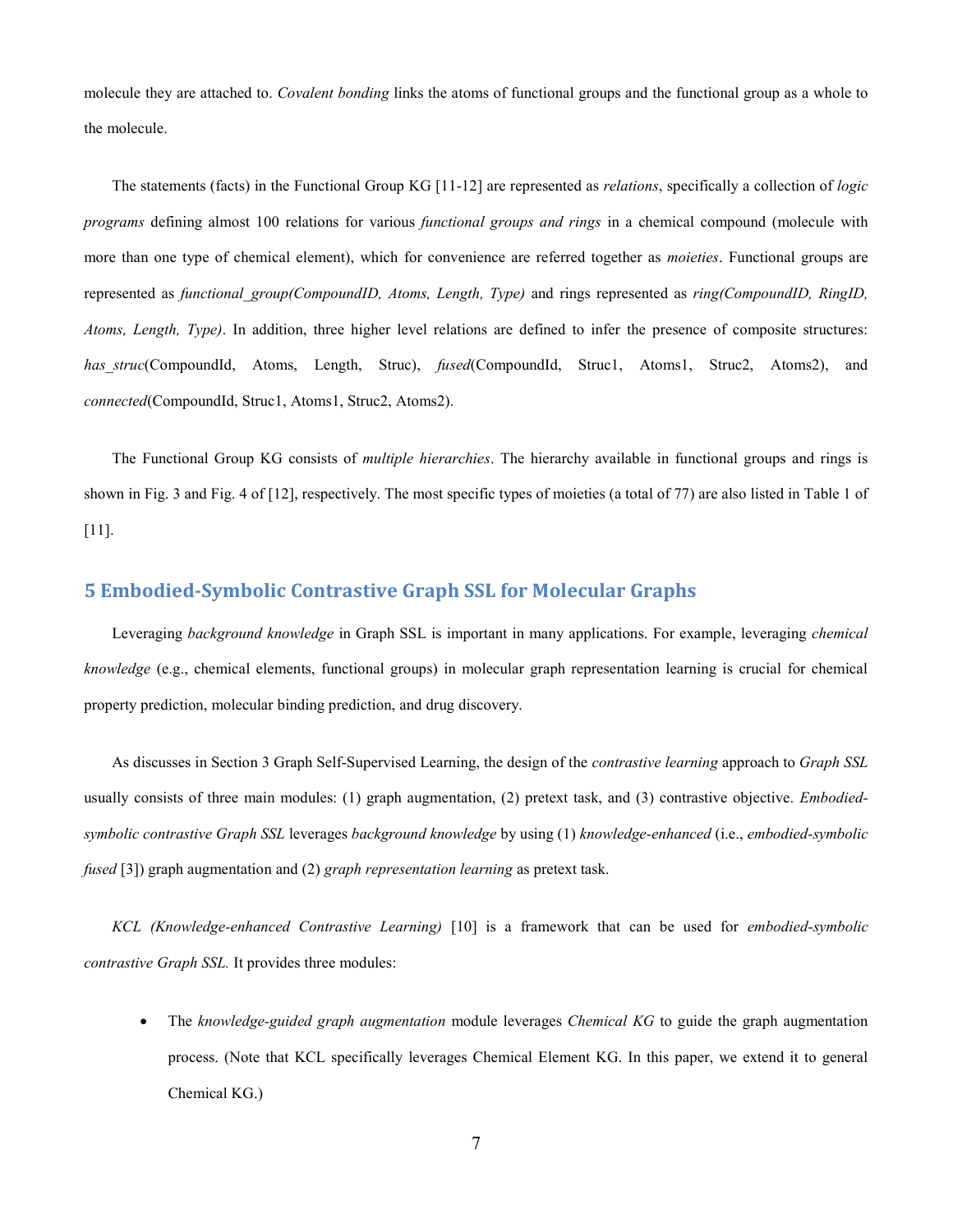- The knowledge-aware graph representation module learns molecular representations. It adopts a commonly used graph encoder for the original molecular graphs and designs a Knowledge-aware Message Passing Neural Network (KMPNN) encoder to encode complex information in the augmented molecular graphs.
- The contrastive objective module trains the encoders to maximize the agreement between the two views (original and augmented) of molecular graphs.

Knowledge-guided graph augmentation and encoding is core to embodied-symbolic contrastive Graph SSL and domain specific, e.g., when applying the framework to molecular graphs. In the following, we discuss two fundamental kinds of knowledge-guided molecular graph augmentation and encoding based on, respectively, Chemical Element KG and Functional Group KG, Note that in both cases, we use the Chemical KG to enhance molecular graphs with symbolic (semantic) knowledge and generate their *augmented molecular graphs*. We treat a molecular graph and its semantically augmented molecular graph as *exemplars* of the same semantic class, and use the pairs as positive pairs in exemplar-based contrastive SSL.

#### 5.1 Molecular Graph Augmentation and Encoding Based on Chemical Element KG

For molecular graph augmentation, KCL [10] extracts 1-hop neighbor *properties* of atoms (as chemical elements) in a molecule from *Chemical Element KG* and adds the corresponding *triples* as *new edges and nodes*. For example, it adds a node "Gas" and an edge from "Gas" to "Cl" to the original molecular graph based on the triple (Gas, isStateOf, Cl). (Note that the direction of each edge between the property and the atom is from the former to the latter, as shown in Figure 1 of [10].) This results in an *augmented molecular graph*, in which the original molecular structure is preserved, and neighborhood topologies for *atom-related properties* are introduced. The augmented molecular graph thus contains richer and more complex information, and is treated as a *positive sample* in contrastive learning.

In order to obtain the *initial features of properties and relations* in the augmented molecular graph, KCL adopts the KG embedding method, RotateE, to train Chemical Element KG. In this way, the initial features can capture the structural information of the triples.

The *augmented molecular graphs* are complex heterogeneous graph-structured data that fuses two types of information: the embodied structural information of molecular graphs, and the symbolic domain knowledge extracted from Chemical Element KG. KCL designs a KMPNN encoder to learn their graph-level representations. The key idea is to provide two types of message passing for different types of neighbors (atoms and properties), and assign them different attention according to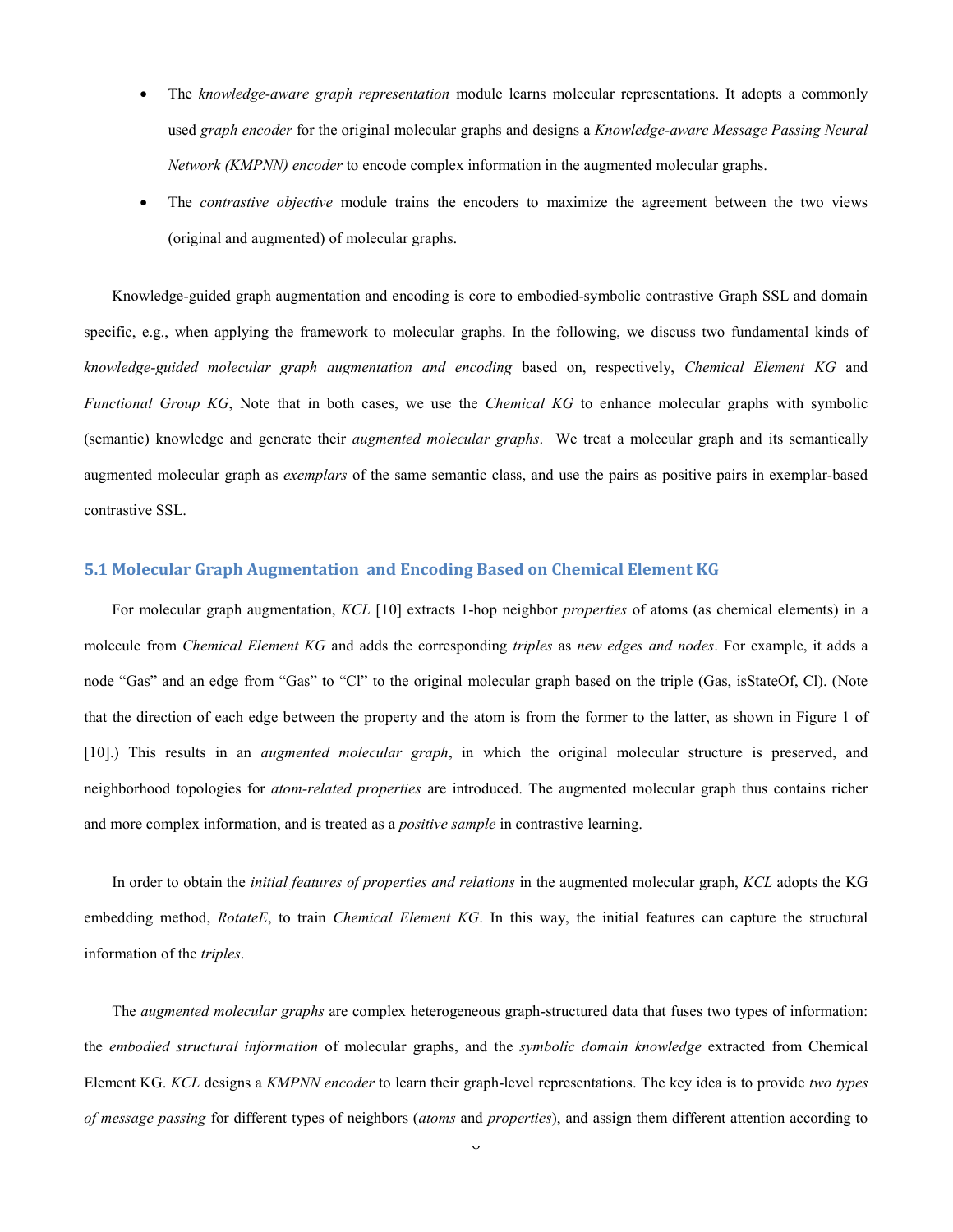their importance. It enables heterogeneous message passing with two MSG functions, where  $MSG_a(.)$  is applied to neighbors representing atoms, and  $MSG_p(.)$  is applied to neighbors representing properties.

#### 5.2 Molecular Graph Augmentation and Encoding Based on Functional Group KG

A simple method to augment *molecular graphs* based on *Functional Group KG* is introduced in [11]: it inserts additional nodes with corresponding edges for each *functional group and ring*, jointly referred to as *moiety*, identified in a molecular graph.. (It makes use only of the most specific types of moieties.) This results in an *augmented molecular graph*, in which the original molecular structure is preserved, and neighborhood topologies for atom-related moieties as well as moiety-to-moiety relations (which are specific to the original molecular structure) are introduced. The augmented molecular graph thus contains richer and more complex information, and is treated as a positive sample in contrastive learning, same as the case based on Chemical Element FG.

To obtain the augmented molecular graph, the following steps are performed, as shown in Figure 1 of [11]:

- 1. Nodes for all *moieties* defined in the *Functional Group KG* are added to the molecular graph.
- 2. Part-of edges between the moiety nodes and their constituent atoms are added. Atoms can be part of multiple moieties.
- 3. The moieties are linked with an edge labeled as: a) fused when their constituent atom-level subgraphs share one or more nodes; or as b) *connected* when their constituent atom-level subgraphs do not have any node in common, but there exists an edge connecting nodes belonging to the two different moieties. Edges connecting any moiety to an aliphatic chain are not labeled as connected but as either c) *saturated* if the chain is saturated, or d) *unsaturated* otherwise.

The *augmented molecular graphs* are complex heterogeneous graph-structured data that fuses three types of information: the embodied structural information of molecular graphs, the symbolic domain knowledge extracted from Functional Group KG, and the *embodied-symbolic structural information* of moieties in molecular graphs. The structural information of moieties in molecular graphs, i.e., *edges linking moieties* as discussed in Step 3 above and shown in Figure 1 (c) of [11], is referred to as *moiety graphs*. An augmented molecular graph therefore consists of two graphs of different types: an *atom*bond graph (the original molecular graph) and a *moiety graph*, as well as their interconnections, as shown in Figure 1 (d) of [11],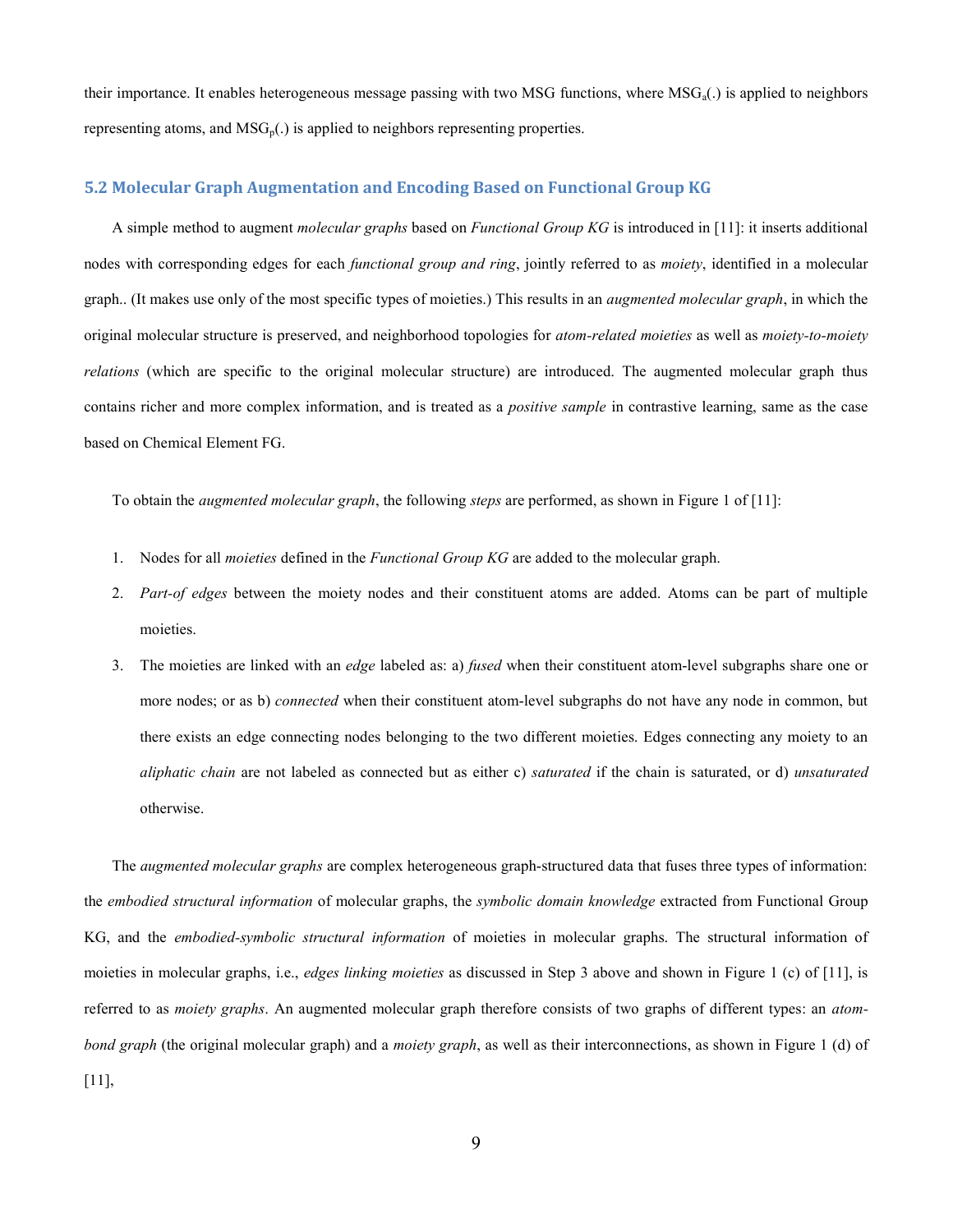An extended KMPNN encoder is needed to learn the graph representations of augmented molecular graphs. It involves four types of message passing for different types of edges: atom<->atom for atom-bond graphs, moiety<->moiety for moiety graphs, and (atom<-moiety, moiety<-atom) for their interconnections; and assign them different attention according to their importance. It enables heterogeneous message passing with four MSG functions, where  $MSG<sub>a</sub>(.)$  is applied to atom  $\leq$ ->atom edges,  $MSG_m(.)$  is applied to moiety <->moiety edges,  $MSG_{m}(.)$  is applied to atom <-moiety edges, and  $MSG_{m}<sub>a</sub>(.)$  is applied to moiety<-atom edges.

# 6 Conclusion

Dual embodied-symbolic concept representations are the foundation for deep learning and symbolic AI integration. They have been used successfully in computer vision for embodied-symbolic knowledge distillation for few-shot class incremental learning, and embodied-symbolic fused representation for image-text matching. In this paper, we show that they can be used successfully for molecular graph representation learning, specifically with exemplar-based contrastive self-supervised learning (SSL). The key is that we use the Chemical knowledge graph (KG), i.e., Chemical Element KG and/or Functional Group KG, to enhance molecular graphs with symbolic (semantic) knowledge and generate their augmented molecular graphs. We treat a molecular graph and its semantically augmented molecular graph as exemplars of the same semantic class, and use the pairs as positive pairs in exemplar-based contrastive SSL.

Acknowledgement: Thanks to my wife Hedy (郑期芳) for her support.

### References

[1] Daniel T. Chang, "Concept Representation Learning with Contrastive Self-Supervised Learning," arXiv preprint arXiv:2112.05677 (2021).

[2] Daniel T. Chang, "Exemplar-Based Contrastive Self-Supervised Learning with Few-Shot Class Incremental Learning," arXiv preprint arXiv:2202.02601 (2022).

[3] Daniel T. Chang, "Dual Embodied-Symbolic Concept Representations for Deep Learning," arXiv preprint arXiv:2203.00600 (2022).

[4] Minjie Wang, Lingfan Yu, Da Zheng, Quan Gan, Yu Gai, Zihao Ye, Mufei Li, Jinjing Zhou, Qi Huang, Chao Ma, et al., "Deep Gaph Library: Towards Efficient and Scalable Deep Learning on Graphs," arXiv preprint arXiv:1909.01315 (2019). [5] Mufei Li, Jinjing Zhou, Jiajing Hu, Wenxuan Fan, Yangkang Zhang, Yaxin Gu, and George Karypis, "DGL-LifeSci: An Open-Source Toolkit for Deep Learning on Graphs in Life Science," arXiv preprint arXiv:2106.14232 (2021).

[6] Da Zheng, Xiang Song, Chao Ma, Zeyuan Tan, Zihao Ye, Jin Dong, Hao Xiong, Zheng Zhang, and George Karypis, "DGL-KE: Training Knowledge Graph Embeddings at Scale," arXiv preprint arXiv:2004.08532 (2020).

[7] Lirong Wu, Haitao Lin, Zhangyang Gao, Cheng Tan, and Stan.Z.Li, "Self-supervised Learning on Graphs: Contrastive, Generative, or Predictive," arXiv preprint arXiv:2105.07342 (2021).

[8] Daniel T. Chang, "Tiered Graph Autoencoders with PyTorch Geometric for Molecular Graphs," arXiv preprint arXiv:1908.08612 (2019).

[9] Daniel T. Chang, "Deep Learning for Molecular Graphs with Tiered Graph Autoencoders and Graph Prediction," arXiv preprint arXiv:1910.11390 (2019).